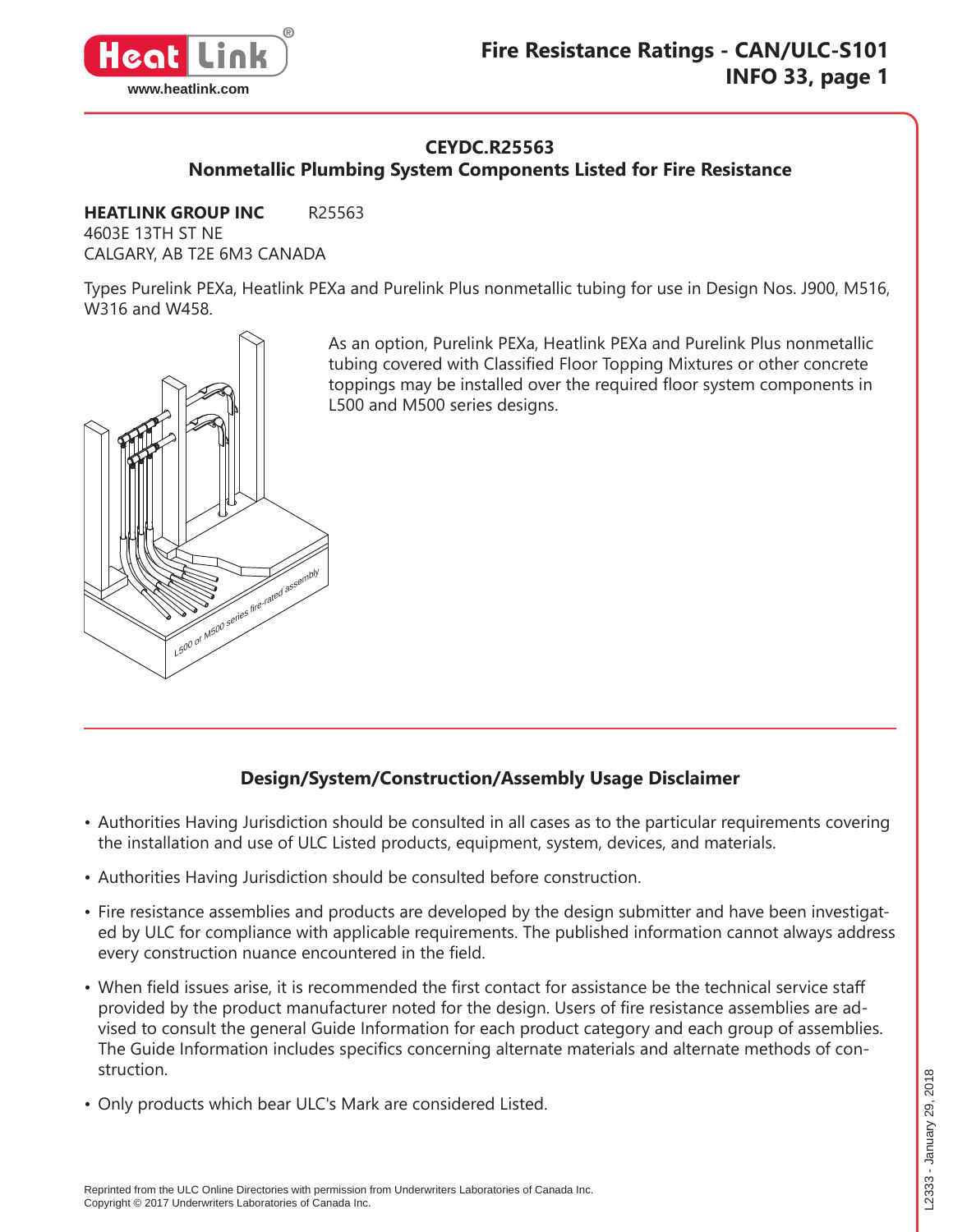

**Design No. J900 BXUVC.J900 May 01, 2017 Restrained Assembly Rating — 2 h Unrestrained Assembly Rating — 1-1/2 and 2 h (See Item 1)**



1. **Normal Weight Reinforced Concrete** — Reinforced slab and beam designed in accordance with the current edition of CSA A23.3, Design of Concrete Structures. Carbonate aggregate, minimum compressive strength of 25 MPa. Minimum slab thickness and reinforcement cover specified in the table below:

| <b>Restrained</b><br><b>Assembly</b><br>Rating, h | <b>Unrestrained</b><br><b>Assembly</b><br>Rating, h | <b>Min Total Slab</b><br>Thickness, mm | <b>Min Concrete</b><br><b>Cover for</b><br><b>Positive</b><br>Reinforcement,<br>mm |
|---------------------------------------------------|-----------------------------------------------------|----------------------------------------|------------------------------------------------------------------------------------|
|                                                   |                                                     | 150                                    | 38                                                                                 |

2. **Steel Reinforcement** — Various sized Grade 280 and Grade 420 deformed steel bars located as required by CSA A23.3 for positive and negative reinforcement. Minimum concrete cover for positive reinforcement as described in Item 1.

• 3. **Non-Metallic Plumbing Components (CEYDC)** — Nominal 12.7 mm through 50.8 mm O.D. tubing, evenly distributed and tied to the top side of the positive reinforcing bars. The tubing may be placed inside a flexible or rigid polyethelene or rigid PVC sleeve. The tubing may penetrate the floor slab through a sill plate and into a stud cavity of a wall as necessary. Tube bends may be supported by suitably sized PVC elbows. The maximum amount of tubing shall be as specified in the table below:

| <b>Restrained</b><br><b>Assembly Rating, h</b> | <b>Unrestrained</b><br><b>Assembly Rating, h</b> | Max. volume of<br>tube per cubic metre<br>of concrete, % |
|------------------------------------------------|--------------------------------------------------|----------------------------------------------------------|
|                                                |                                                  | 0.925                                                    |

**HEATLINK GROUP INC** — Types Purelink PEXa, Heatlink PEXa, PureLink Plus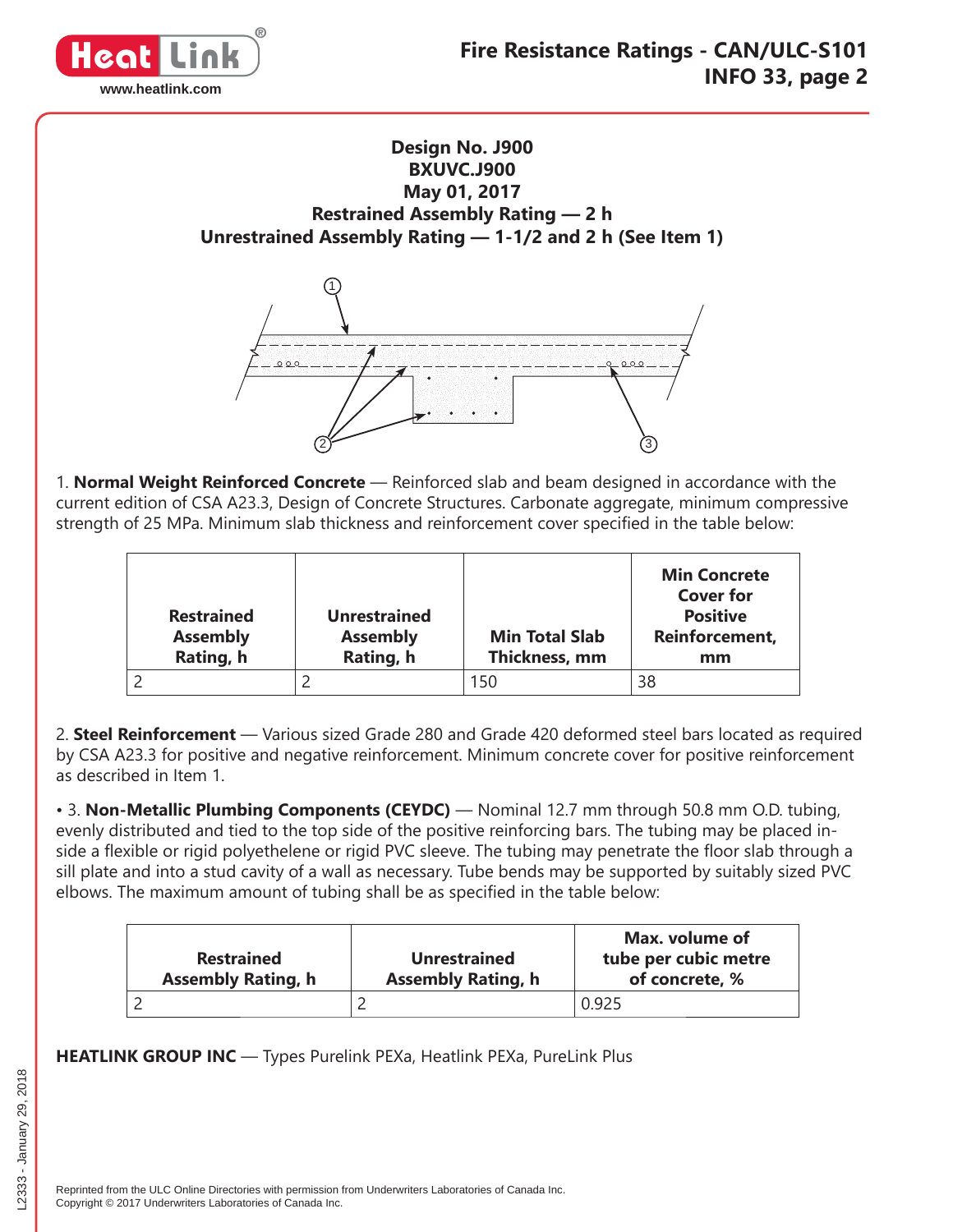



**Combustible Construction (Finish Rating - 27 minutes)**

1. **Flooring System** — The flooring system shall consist of one of the following:

(a) **Subflooring** — Minimum 12 mm thick wood structural panels, min grade "C-D" or "Sheathing". Face grain of plywood or strength axis of panels to be perpendicular to the joists with joints staggered.

(b) **Vapor Barrier** — Nominal 0.25 mm thick commercial rosin-sized building paper.

(c) **Finish Flooring** — Minimum 15 mm thick plywood, minimum grade "Underlayment" or "Single Floor". Face grain of plywood to be perpendicular to the joists with joints staggered.

2. Wood Joists — Minimum 38 mm by 235 mm, spaced 406 mm OC and effectively firestopped in accordance with the Building Code.

3. **Cross Bridging** — Minimum 19 mm by 64 mm or minimum 38 mm by 235 mm solid blocking.

• 4. **Gypsum Board** — (CKNXC). 15.9 mm thick, 1220 mm wide gypsum board installed with long dimension perpendicular to joists with end joints located under bottom of joists. End joints in adjacent rows shall be staggered on adjacent joists. Gypsum board secured with 8d cement coated common nails spaced 150 mm OC along the edges and in the field. Nails located 13 mm from butted end joints.

**CGC INC** — Types C, AR, WRC.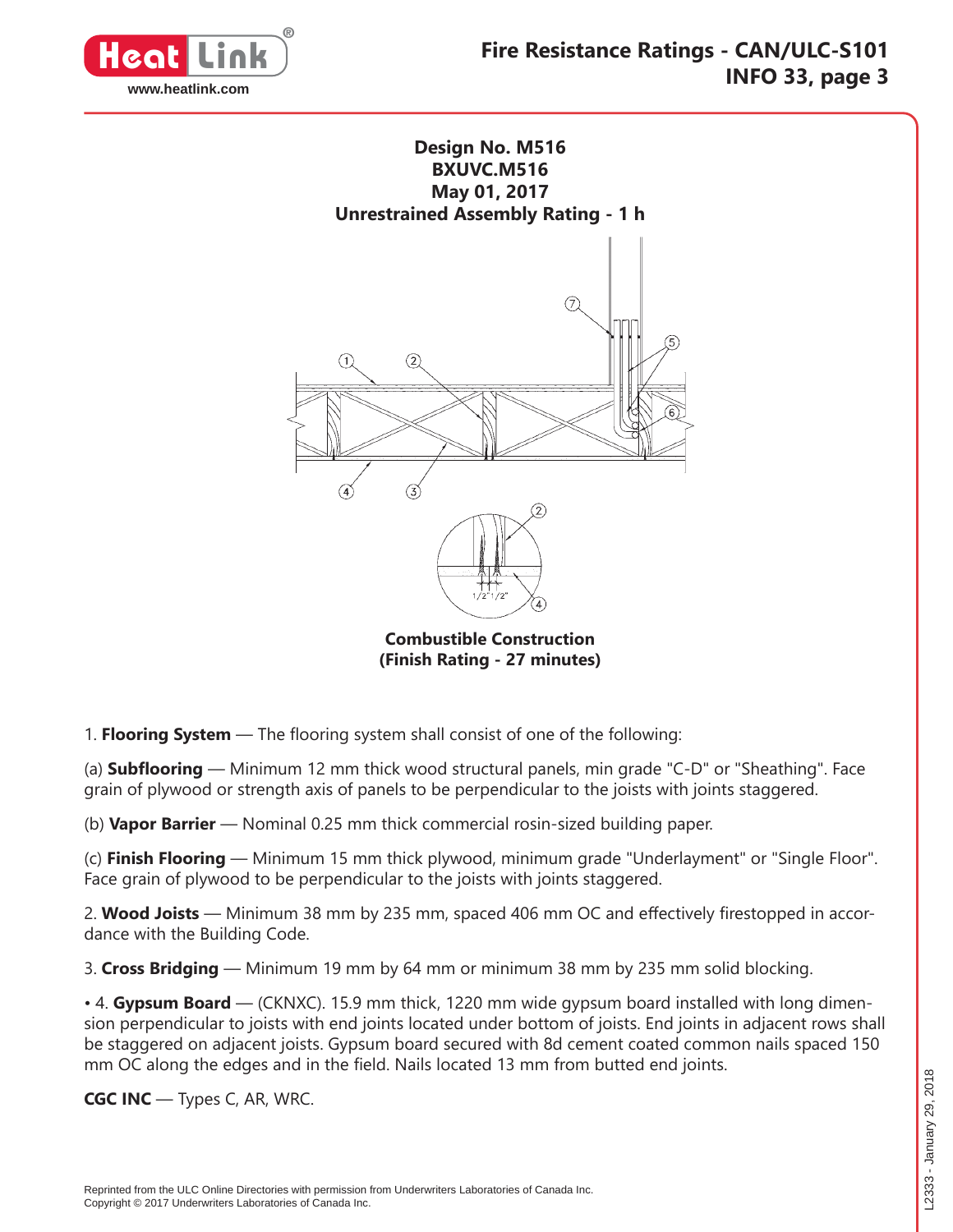

• 5. **Non-Metallic Plumbing Components** — (CEYDC). Nominal 6mm, 10 mm, 13mm, 16mm, 19mm, 25 mm, 32 mm, 38 mm and 50 diameter tubing attached to joists with plastic, steel or copper hangers (Item 6), spaced maximum 1015 mm OC. The minimum spacing between the bottom of tubing and the top or backside of the gypsum board shall be 75 mm. The tubing shall penetrate the floor through a sill plate and into a stud cavity of a wall. The maximum amount of tubing shall be 0.31 kg of tube per meter length of joist cavity.

**HEATLINK GROUP INC** — Types Purelink PEXa, Heatlink PEXa, Purelink Plus

6. **Fasteners** — Nominal 12 mm to 25 mm wide perforated steel or copper straps, or steel or copper U or C shaped brackets with a radius conforming to the outer circumference of the tube to be supported. Plastic fastener supplied by tubing manufacturer may also be used. Fasteners to be nailed to the wood joists using minimum 25 mm long nails.

• 7. **Fill Void or Cavity Material - Sealant** — (XHJZC). Minimum 10 mm thickness of fill material applied within the annulus, flush with top surface of the sill plate. Prior to the application of the sealant, 10 mm thickness of 64 kg/m3 mineral wool insulation shall be installed in the annular space and recessed by 10 mm from the top surface of the sill plate. Maximum annular space between tube and edge of opening shall be 6 mm. Tubing (Item 5) intended as a process or supply plumbing component.

## **3M COMPANY 3M FIRE PROTECTION PRODUCTS** — Type CP 25W+.

8. **Finishing System** — (Not shown) —Joint compound, applied in two coats to joints and nail-heads. Nominal 50 mm wide paper tape embedded in first layer of compound over all joints.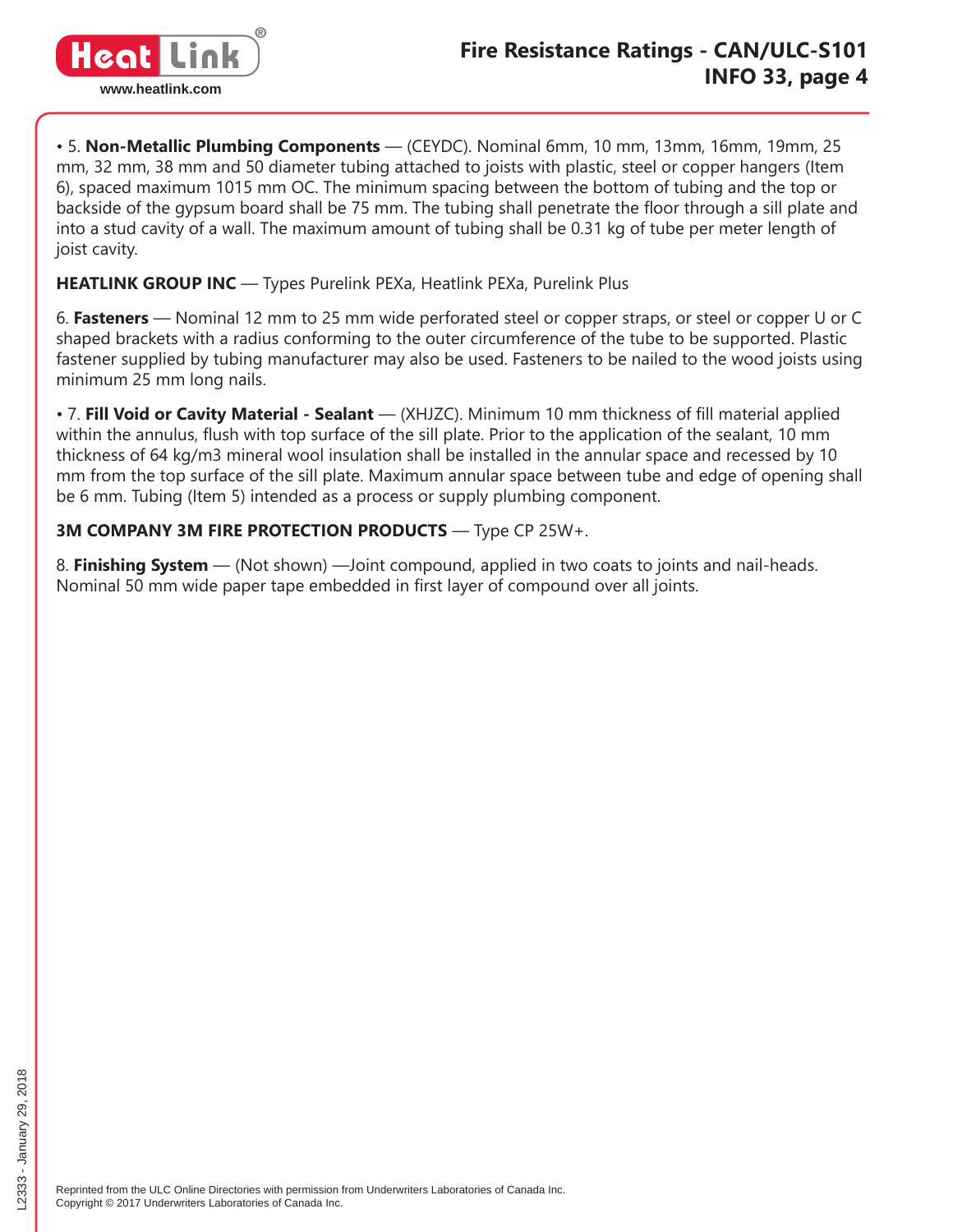

### **Design No. W458 BXUVC.W458 May 01, 2017 Assembly Rating — 1 h**

1. **Floor and Ceiling Runners** — (not shown) - Channel shaped runners, minimum 92 mm. wide with 32 mm legs, formed from minimum 0.838 mm thick (20 MSG) galvanized steel, attached to floor and ceiling with fasteners spaced maximum 600 mm OC.

2. **Steel Studs** — Channel shaped, minimum 92 mm wide, 32 mm legs, 5 mm folded back returns, formed from minimum 0.838 mm thick (20 MSG) galvanized steel spaced maximum 600 mm OC.

3. **Batts and Blankets** — (Optional, Not shown) - ULC listed mineral wool or glass fibre batts partially or completely filling stud cavity.



**Nonbearing Wall**

• 4. **Gypsum Board** — (CKNXC). 15.9 mm thick, 1220

mm wide, attached to steel studs and floor and ceiling track with 25 mm long, Type S steel screws spaced 204 mm OC. along edges of board and 305 mm OC in the field of the board. Joints oriented vertically and staggered on opposite sides of the assembly.

**CGC INC** — Types C, AR, WRC, SECUROCK FIRECODE X, Type USGX.

5. **Joint Tape and Compound** — (Not Shown)- Joint compound applied in two coats to joints and screw heads; paper tape, 50 mm wide, embedded in first layer of compound over all joints.

• 6. **Non-Metallic Plumbing System Components** — (CEYDC) Nominal 6mm, 10 mm, 13 mm, 16 mm, 19 mm, 25 mm, 32 mm, 38 mm and 50 mm diameter tubing attached to cross bracing (item 7) with plastic, steel or copper fasteners (Item 8). The tubing may be connected to standard copper or brass-plumbing components, tees, bend supports and manifolds within the cavity. Plastic manifolds, with a weight not exceeding 2.13 kg per cavity may be used in lieu of or in addition to copper or brass manifolds. The maximum amount of tubing per stud cavity shall be 0.7 kg/m and shall not exceed a total weight of 2.13 kg per stud cavity.

**HEATLINK GROUP INC** — Types Purelink PEXa, Heatlink PEXa, Purelink Plus

7. **Bracing** — Minimum 0.838 mm thick (20 MSG) galvanized steel, minimum 92 mm wide, 32 mm legs, 5 mm folded back returns, or 38 mm by 89 mm lumber cut to fit within the stud cavity. The maximum spacing between bracing in cavities that contain tubing shall be 1015 mm OC. The bracing shall be screw attached to the studs using two standard 25 mm long Type S screws at each end of bracing member.

8. **Fasteners** — Standard copper, brass, steel or plastic plumbing fasteners. The fasteners shall be screw attached to the bracing using a minimum 22 mm long screw.